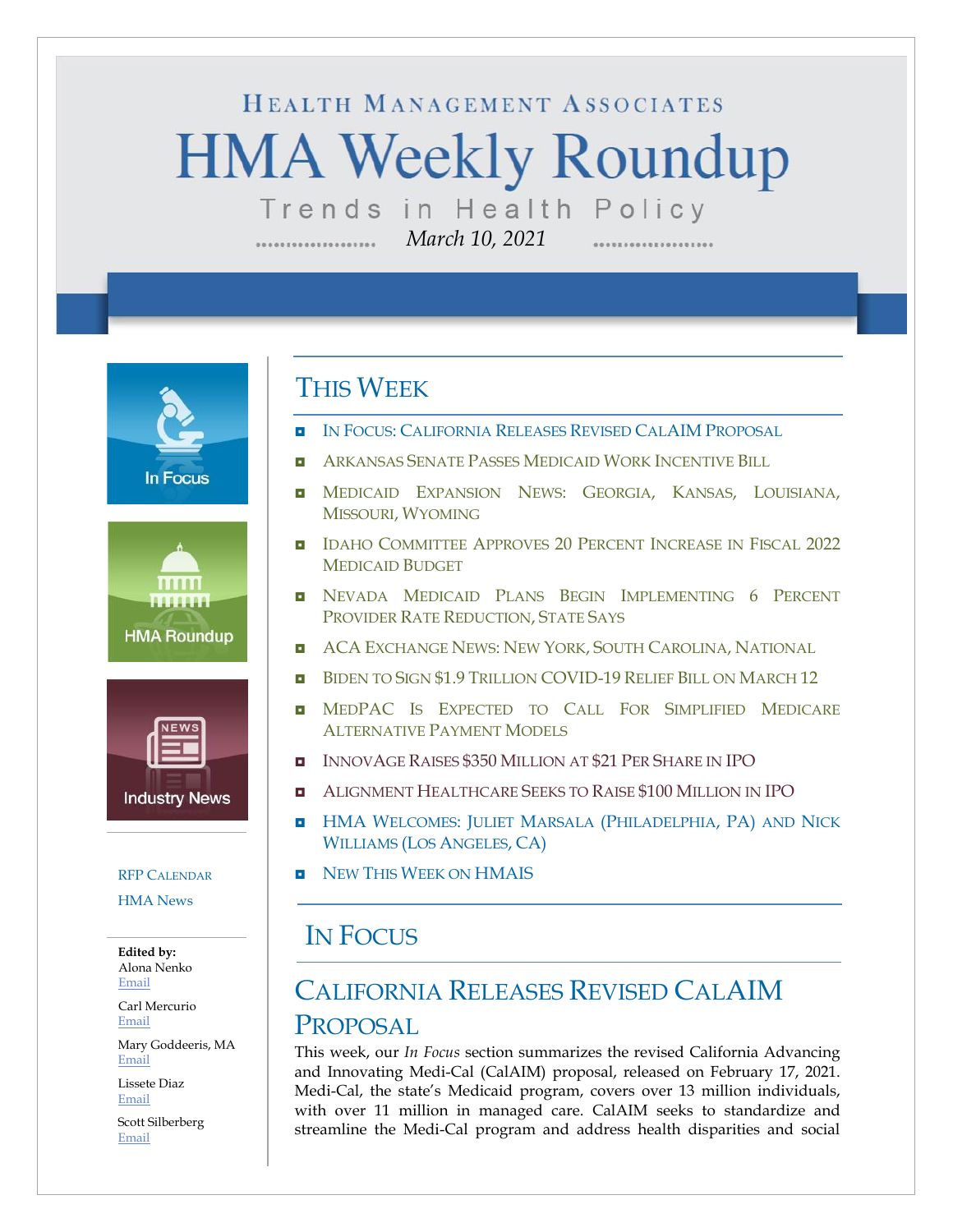determinants of health for high-risk, high-cost Medi-Cal members through broad-based delivery system, program, and payment reform. CalAIM was originally scheduled to begin its tiered implementation in January 2021, but due to COVID-19 has been delayed until January 2022. The revised proposal incorporates additional stakeholder input, learnings from the workgroup meetings, and ongoing policy development.

In the Fiscal 2021-22 budget, California Governor Gavin Newsom proposed to spend \$1.1 billion total funds (\$531.9 million General Fund) in 2021-22, and \$864 million total funds (\$423 million General Fund) on an ongoing annual basis.

#### CalAIM Goals

CalAIM strives to achieve three primary goals, according to the state:

- 1.Identify and manage member risk and need through whole person care approaches; address social determinants of health
- 2.Reduce complexity and increase flexibility in Medi-Cal
- 3.Improve quality outcomes, reduce health disparities, and drive delivery system transformation and innovation through value-based initiatives, modernization of systems, and payment reform

To accomplish this, CalAIM includes a number of key changes and overhauls to the Medi-Cal program, such as moving fee-for-service (FFS) members to Medi-Cal managed care, a statewide Managed Long Term Services and Supports (MLTSS) program, full integration of services within managed care plans, a focus on high risk populations through changes in care management, among many others.

#### CalAIM Key Initiatives and Implementation Date Changes

A list of some key reforms and the proposed implementation dates under the CalAIM proposal can be found below.

#### • **Medi-Cal FFS Members Transition to Managed Care**

Under the CalAIM proposal, Medi-Cal fee-for-service members in voluntary or excluded counties will be moved to Medi-Cal managed care. The only exception is members for whom managed care enrollment is not appropriate due to limited scope of benefits or limited time enrolled. Implementation Date*:* January 1, 2022 for non-dual eligibles Implementation Date*:* January 1, 2023 for dual eligibles

• **Standardization of Medi-Cal Benefit Package Across Managed Care Plans**

Implementation Date*:* January 1, 2023

- **Regional Managed Care Capitation Rates** For targeted counties and managed care plans: Implementation Date*:* January 1, 2022 Full implementation statewide: Implementation Date*:* No sooner than January 1, 2024
- **Statewide MLTSS, Long-term Care, and Shift to Dual Eligible Special Needs Plans**

Long-term care will be carved-in. Implementation Date*:* January 1, 2023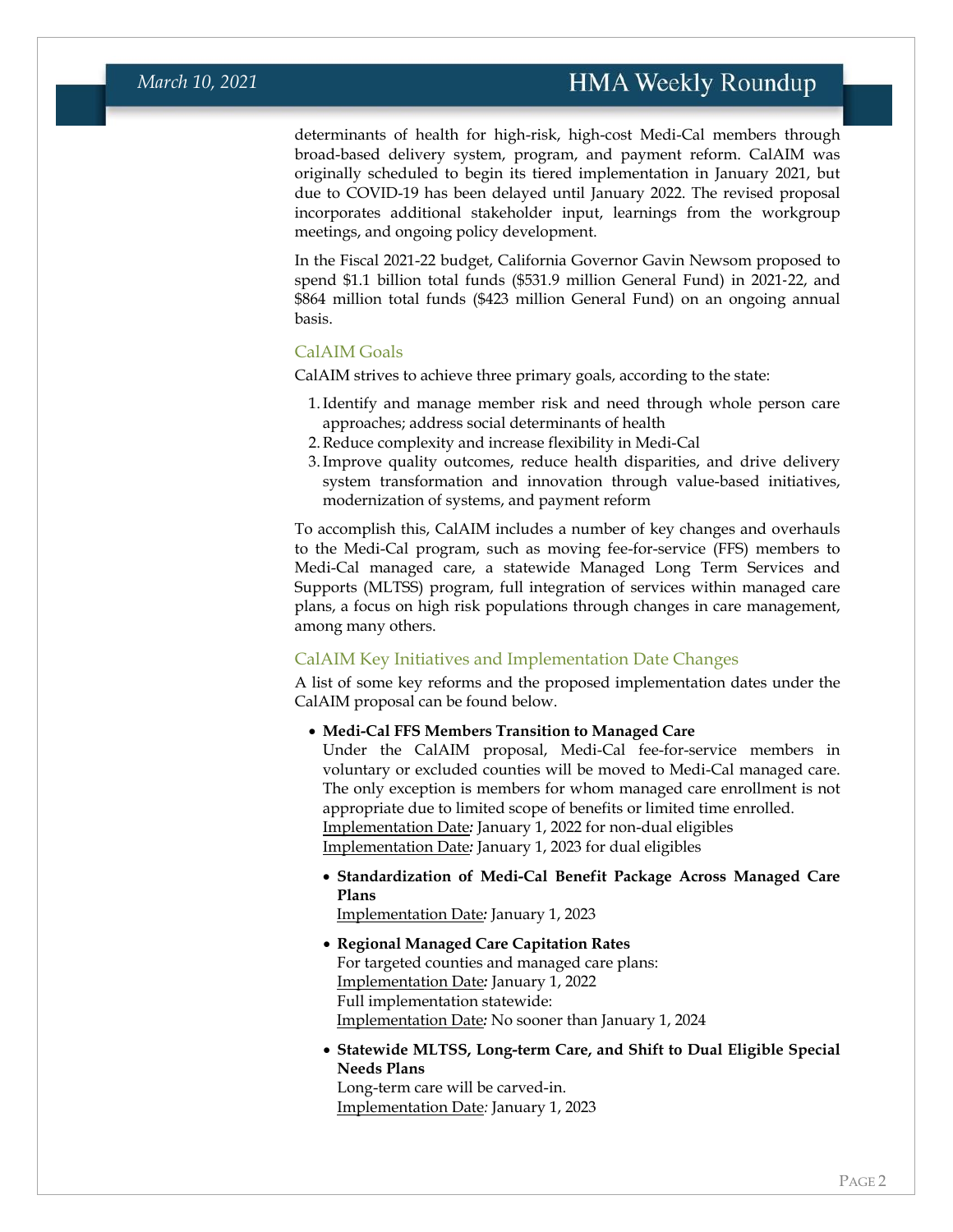Cal MediConnect, the state's dual demonstration, will end and members will transition to Dual-Eligible Special Needs Plan (D-SNP) and managed care plan aligned enrollment.

Implementation Date*:* January 1, 2023

Medi-Cal managed care plans in non-Coordinated Care Initiative (CCI) counties will be required to operate Medicare D-SNPs. Implementation Date*:* By 2025 Statewide MLTSS. Implementation Date*:* By 2027

#### • **Full Integration Plans**

Med-Cal managed care plans will integrate physical health, behavioral health, and oral health under one contracted entity. Multiple Medi-Cal delivery systems (Medi-Cal managed care, county mental health plans, county Drug Medi-Cal and Drug Medi-Cal Organized Delivery System (DMC-ODS) programs) would be consolidated under one contract. Implementation Date*:* No sooner than January 1, 2027

• **Administrative Integration of Specialty Mental Health and SUD Treatment Services**

Each county or region will implement a single integrated behavioral health plan.

Implementation Date*:* By 2027

#### • **Behavioral Health**

Payment reform to transition from a cost-based payment methodology to outcomes and quality-based payments.

Implementation Date*:* No later than July 1, 2022

Revised medical necessity criteria to more clearly delineate and standardize requirements.

Implementation Date*:* January 1, 2022

#### • **Population Health Management**

Medi-Cal managed care plans will need to "develop and maintain a person-centered population health strategy for addressing member health and health-related social needs based on data-driven population level assessment, and risk stratification and segmentation." Plans will need to partner with community-based providers to address needs as well as coordinate with county behavioral health and public health departments to develop strategies.

Implementation Date*:* January 1, 2023

#### • **Enhanced Care Management**

A statewide enhanced care management (ECM) benefit will build on the current Health Homes Program and Whole Person Care pilots and provide a whole-person approach to care that addresses the clinical and nonclinical circumstances of high-need Medi-Cal beneficiaries. Plans will need to partner with existing Health Homes community-based care management entities (CB-CMEs) and Whole Person Care providers.

Implementation Date*:* January 1, 2022

Plans in counties with the pilot programs transition target populations. Implementation Date*:* July 1, 2022

Plans in pilot counties implement additional target populations. Plans in non-pilot counties begin implementation of select target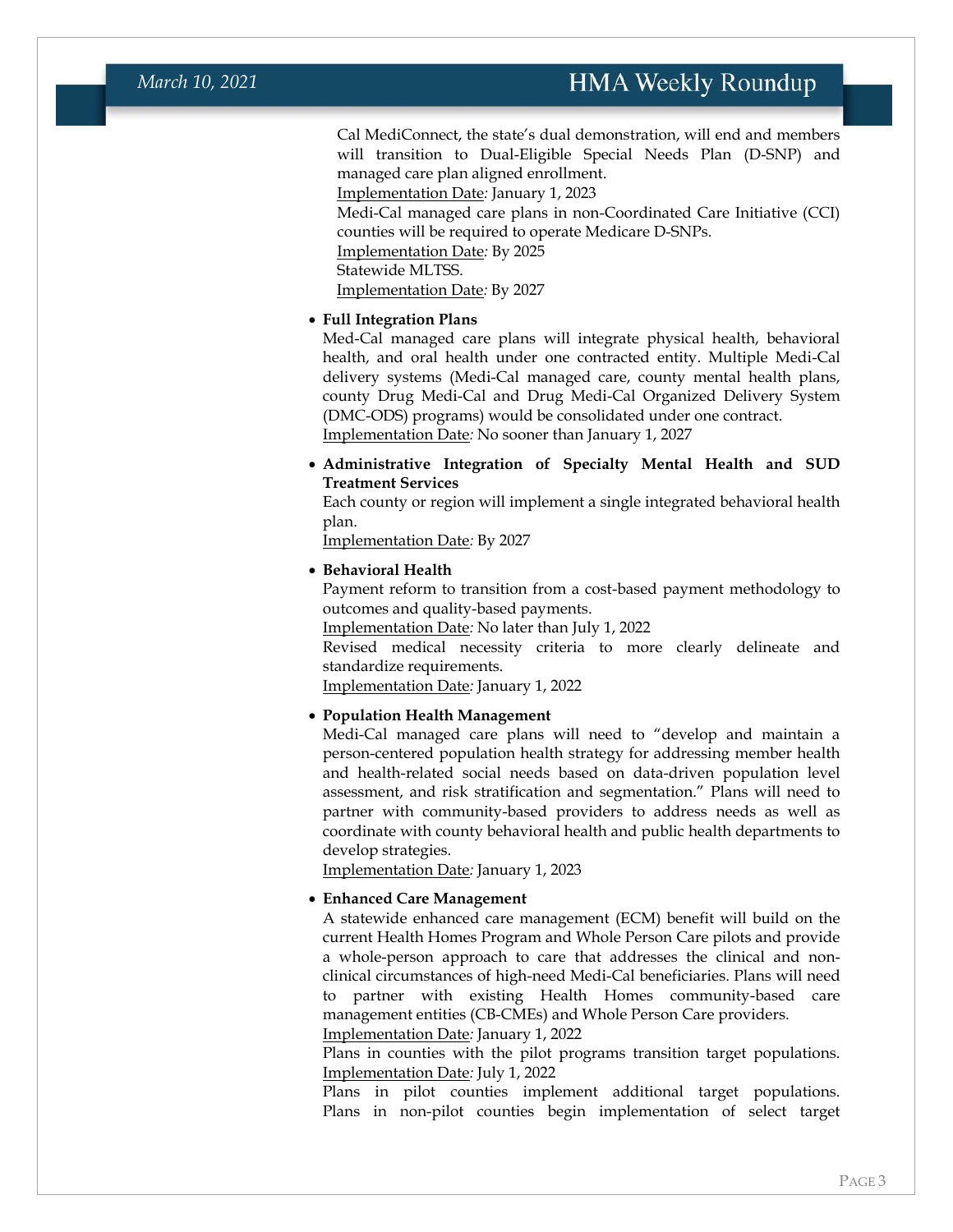populations.

Implementation Date in all Counties*:* January 1, 2023

#### • **In Lieu of Services (ILOS)**

Plans can use a set of 14 nonmedical ILOS listed by the state as an alternative or substitute for covered Medi-Cal benefits over time. ILOS are optional for both the plan to offer and the beneficiary to accept. These services will be integrated with care management for high-risk members. Implementation Date*:* January 1, 2022

#### • **Incentive Payments**

Plans will receive incentive payments to invest in the delivery system and quality performance.

Implementation Date*:* January 1, 2022

Seniors and persons with disabilities/long-term care blended rate. Implementation Date: 2023

Additional initiatives can be found in the proposal in the link below.

[Link to CalAIM website](https://www.dhcs.ca.gov/provgovpart/Pages/CalAIM.aspx)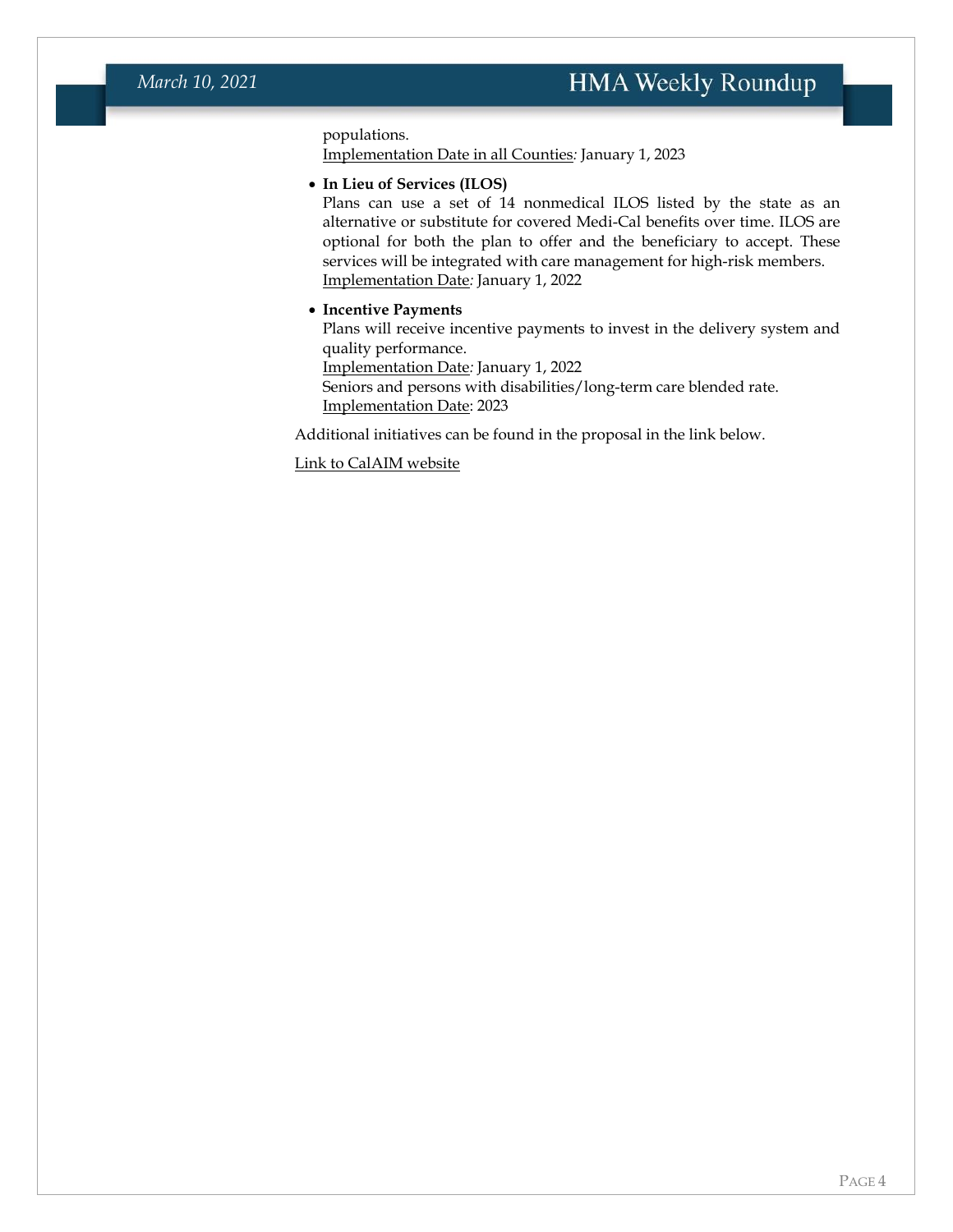

### <span id="page-4-0"></span>*Arkansas*

**Senate Passes Medicaid Work Incentive Bill.** *KNWA Fox 24* reported on March 9, 2021, that the Arkansas Senate passed the Arkansas Health and Opportunity for Me (ARHOME) bill, a work incentive program for the state's Medicaid expansion population designed to replace the state's inoperative work requirements program. The bill, which would allow expansion members who work to continue to enroll in Exchange plans instead of Medicaid fee-forservice, now heads to the state House. [Read More](https://www.nwahomepage.com/news/local-news/senate-passes-sb410-formerly-known-as-arkansas-works/)

# *Florida*

**Nursing Homes Failed to Report Incidents of Abuse, Neglect, Audit Finds.**  *Modern Healthcare* reported on March 8, 2021, that the Florida Agency for Health Care Administration's Division of Health Quality Assurance failed to ensure abuse and neglect reporting in Medicaid nursing facilities, according to an audit by the Department of Health and Human Services' Office of Inspector General (HHS OIG). The audit reviewed 104 hospital claims for 2016 emergency room visits of Medicaid nursing facility residents and found that nursing facilities failed to report at least 15 incidents associated with potential abuse or neglect. HHS OIG recommended Florida work with the Centers for Medicare & Medicaid Services to develop clear policies and procedures for incident report processing. [Read More](https://www.modernhealthcare.com/post-acute-care/florida-didnt-ensure-abuse-and-neglect-reporting-nursing-homes-watchdog-finds)

# <span id="page-4-1"></span>*Georgia*

**Georgia House Approves Budget Proposal Without Medicaid Expansion.**  *News 4 Jax* reported on March 5, 2021, that the Georgia House cleared a \$27.2 billion budget without a proposed amendment to fund Medicaid expansion. The budget, which takes effect July 1, earmarks \$58 million to boost mental health services. The spending plan now heads to the state Senate. [Read More](https://www.news4jax.com/news/georgia/2021/03/05/georgia-house-passes-budget-as-gop-rejects-democrat-medicaid-expansion/)

### <span id="page-4-2"></span>*Idaho*

**Idaho Committee Approves 20 Percent Increase in Fiscal 2022 Medicaid Budget.** *The Idaho Press* reported on March 9, 2021, that the Idaho Joint Finance-Appropriations Committee approved a fiscal 2022 Medicaid budget of \$3.7 billion, up 20 percent from the previous fiscal year. Most of the increase is in federal matching funds. About \$769.7 million is in state general funds, an increase of 6 percent. [Read More](https://www.idahopress.com/eyeonboise/medicaid-budget-set-its-the-states-largest-agency-budget-in-total-funds-though-still-dwarfed/article_7854c8dd-7392-575f-acff-25cad8ac9174.html)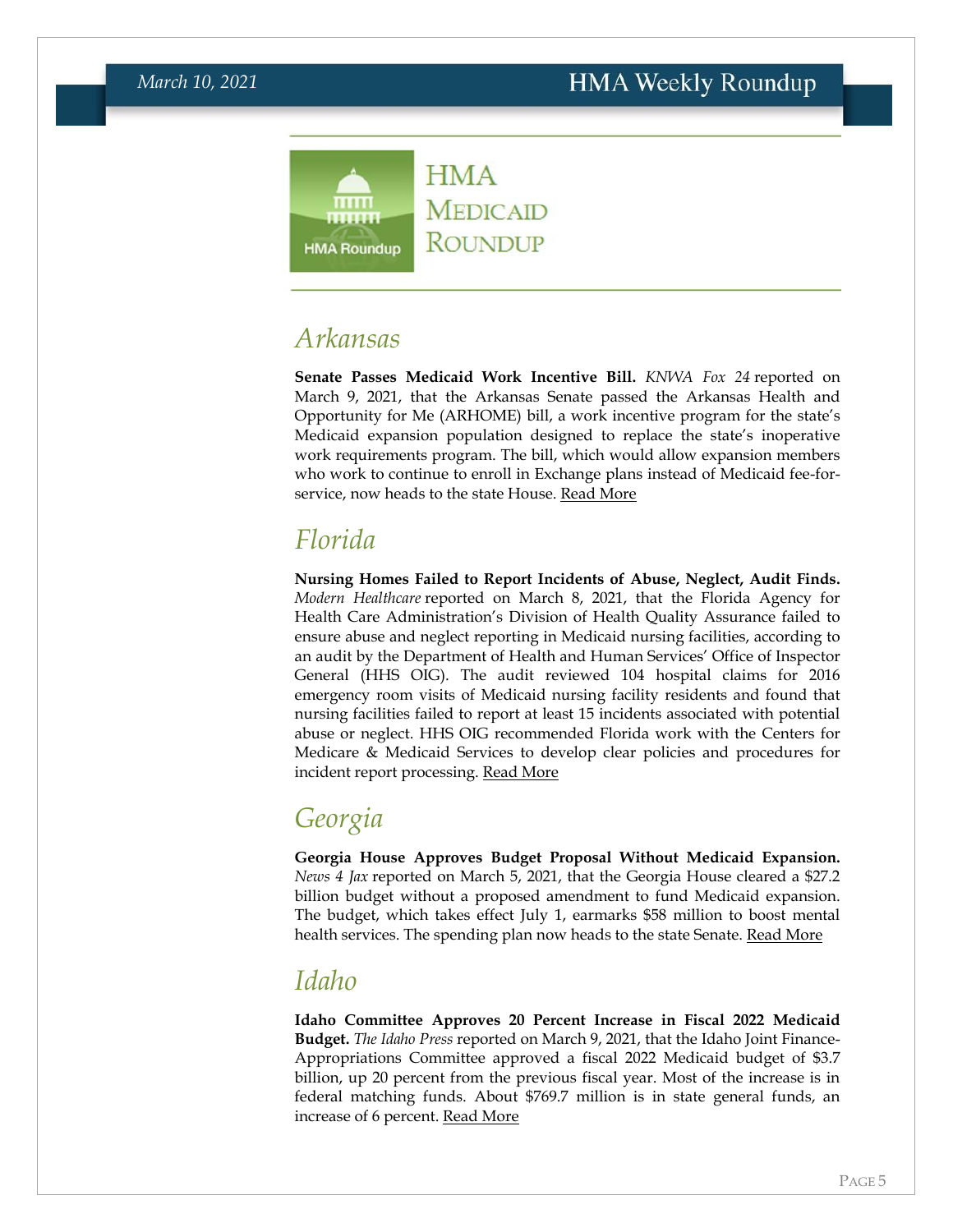### *Kansas*

**Kansas Senate Rejects Medicaid Expansion Amendment.** *WIBW* reported on March 4, 2021, that the Kansas Senate rejected a Medicaid expansion amendment that would have provided coverage to more than 165,000 individuals. The amendment, which was opposed by Republican lawmakers, was attached to a bill addressing community behavioral health clinics. [Read](https://www.wibw.com/2021/03/04/medicaid-expansion-amendment-dies-in-kansas-senate/)  [More](https://www.wibw.com/2021/03/04/medicaid-expansion-amendment-dies-in-kansas-senate/)

### *Louisiana*

**Louisiana Hospitals See Decline in Uncompensated Care Costs Following Medicaid Expansion.** *Recycle Intelligence* reported on March 3, 2021, that three years after the implementation of Medicaid expansion in Louisiana, hospital uncompensated care costs fell to three percent of total operating costs, down from seven percent prior to expansion, according to a [study](https://www.healthaffairs.org/doi/pdf/10.1377/hlthaff.2020.01677) published in *Health Affairs*. Rural hospitals saw the biggest decline in uncompensated care costs. [Read More](https://revcycleintelligence.com/news/hospital-uncompensated-care-costs-down-after-la-medicaid-expansion)

### *Missouri*

**Missouri Bill Would Segregate Medicaid Expansion Funding.** *The Neighbor/The Center Square* reported on March 3, 2021, that Missouri House Budget Chair Cody Smith (R-Carthage) filed a bill which would segregate Medicaid expansion funding from other spending bills and require separate approval. Last year, Missouri voters approved Medicaid expansion for about 275,000 individuals at a cost of \$1.6 billion, with the state share amounting to \$165 million. A separate bill filed by state Senator Dan Hegeman (R-Cosby) would extend the Federal Reimbursement Allowance (FRA) to allow the state to collect nearly \$1.3 billion in hospital taxes and \$2.4 billion in federal matching funds each year. The FRA bill cleared the Senate Appropriations Committee and now heads to the floor. [Read More](https://www.mdjonline.com/neighbor_newspapers/extra/news/missouri-bill-requires-separate-approval-for-segregated-medicaid-expansion-costs/article_09c5003b-d8e8-5aeb-88a5-6b7d3c91e9f2.html)

### <span id="page-5-1"></span>*New York*

#### HMA Roundup – Cara Henley [\(Email Cara\)](mailto:chenley@healthmanagement.com)

<span id="page-5-0"></span>**New York Exchange Enrollment Hits 1.1 Million for QHPs, Essential Plan.**  The New York State of Health Exchange announced on March 9, 2021, that about 1.1 million individuals had enrolled in a qualified health plan (QHP) or Essential Plan as of February 28. Including individuals directed to Medicaid and CHIP, the total number of individuals choosing health coverage through the Exchange was 5.8 million as of February, including 885,000 individuals who signed up during the recent special open enrollment session. [Read More](https://info.nystateofhealth.ny.gov/news/press-release-ny-state-health-announces-enrollment-surges-more-58-million-new-yorkers-enrolled)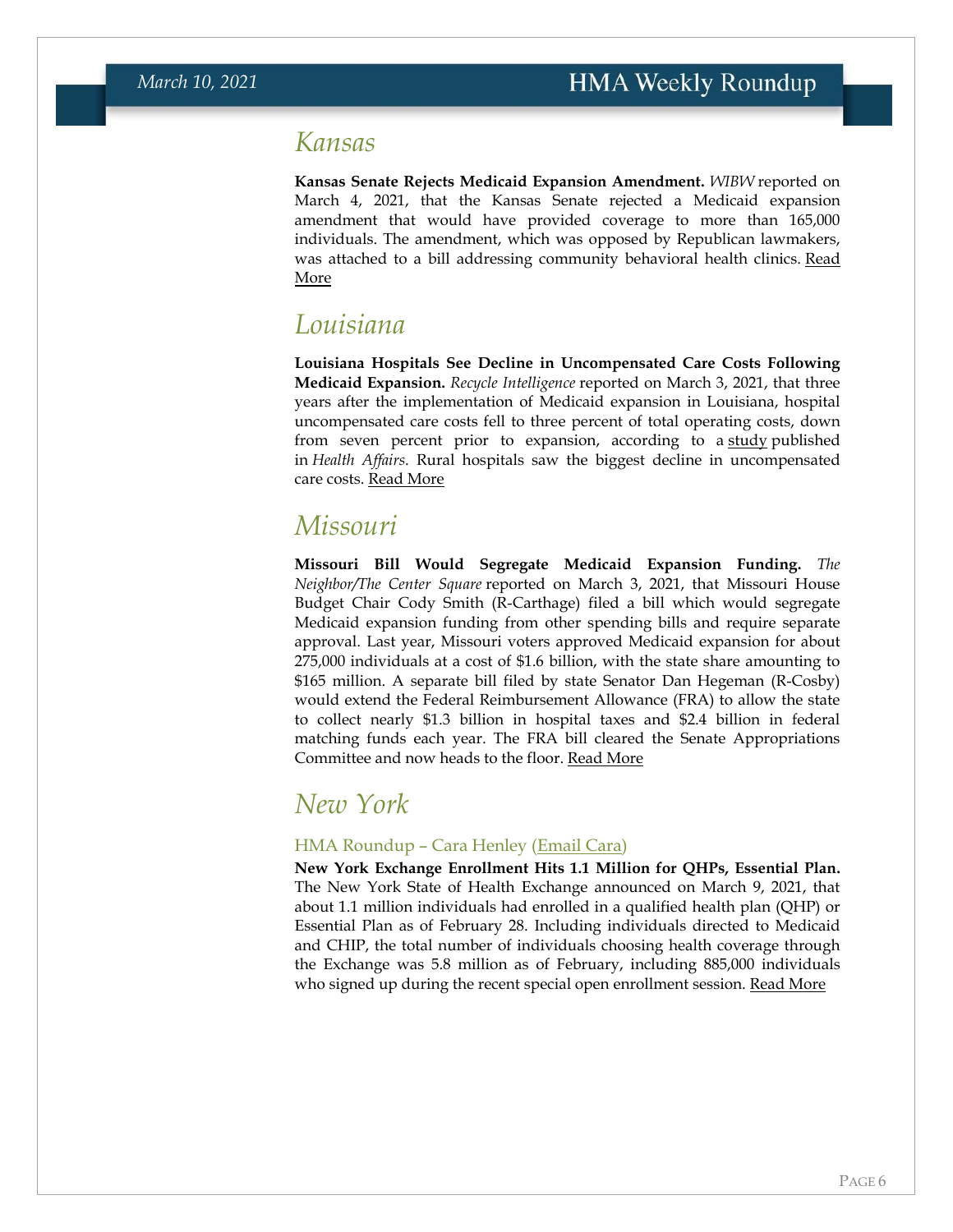### *Nevada*

**Nevada Medicaid Plans Begin Implementing 6 Percent Provider Rate Reduction, State Says.** Nevada announced on March 3, 2021, that Medicaid managed care plans in the state have begun implementing a six percent acrossthe-board provider rate reduction. The state has already posted Medicaid fee schedules reflecting the rate reduction, which had previously been approved by the state legislature. A similar Medicaid fee-for-service rate cut has not yet been implemented. [Read More](https://www.medicaid.nv.gov/Downloads/provider/web_announcement_2388_20201223.pdf#page=2&zoom=100,0,0)

## *South Carolina*

**South Carolina Medicaid, ACA Enrollment Swells as Job Losses Mount.** *The Post and Courier* reported on March 7, 2021, that Medicaid enrollment in South Carolina topped 1.34 million, an increase of more than 90,000 between March and December 2020 as a result of COVID-related job losses. Exchange plan enrollment was up by 16,000 during the 2020 open enrollment period, plus another 6,100 have enrolled so far during President Biden's special enrollment period. Read [More](https://www.postandcourier.com/health/covid19/medicaid-obamacare-enrollment-up-in-sc-as-many-lost-employer-health-care-during-pandemic/article_0b6b9384-7a9b-11eb-a58f-4f88f93f3d01.html)

### *Texas*

**Texas Medicaid Subcontractor Is Fired After Data Breach.** *The Dallas Morning News* reported on March 5, 2021, that Medicaid subcontractor Benefit Recovery Specialists Inc. (BSRI) was fired following a data breach that exposed the protected health information of nearly 275,000 beneficiaries, mostly in Texas. BSRI, which provides billing and collection services, was a subcontractor to Accenture. [Read More](https://www.dallasnews.com/news/politics/2021/03/05/terminated-texas-medicaid-subcontractor-dumped-after-data-breach-in-ransomware-attack-from-russia/)

### *Utah*

**Utah Bill to Extend Medicaid Post-Partum Coverage Dies.** *KPCW* reported on March 4, 2021, that a Utah bill that would have extended Medicaid coverage to pregnant and post-partum mothers living at or below 200 percent of poverty died in the state legislature. The bill, which was sponsored by state Representative Ray Ward (R-Bountiful), was aimed in part at addressing high rates of suicide, drug addiction, and post-partum depression in the state. [Read](https://www.kpcw.org/post/utah-bill-would-have-expanded-medicaid-new-mothers-falls-short#stream/0)  [More](https://www.kpcw.org/post/utah-bill-would-have-expanded-medicaid-new-mothers-falls-short#stream/0)

# *Wyoming*

**Wyoming Senate Committee Clears Medicaid Expansion Bill.**  *KGAB* reported on March 8, 2021, that the Wyoming Senate Labor, Health, and Social Services Committee approved a bill that would implement Medicaid expansion for as long as the federal government picks up at least 90 percent of the tab. The bill, sponsored by state Senator Chris Rothfuss (D-Albany County), would cover about 25,000 individuals at 138 percent of poverty. The bill now heads to the full Senate. [Read More](https://kgab.com/medicaid-expansion-bill-passes-wyoming-senate-committee/)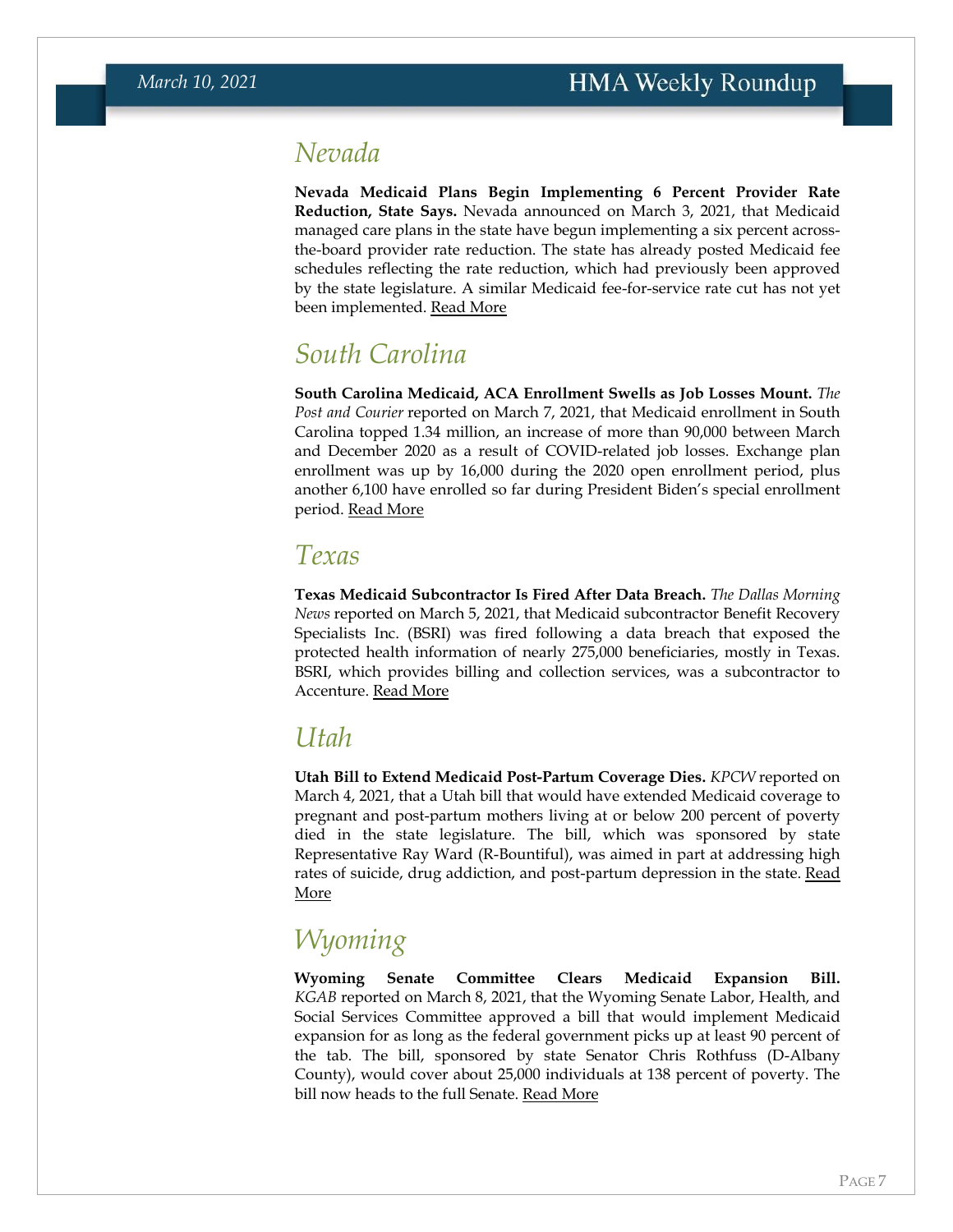### <span id="page-7-0"></span>*National*

**Biden to Sign \$1.9 Trillion COVID-19 Relief Bill on March 12.** *The Washington Post* reported on March 10, 2021, that the U.S. Congress has passed President Biden's \$1.9 trillion COVID-19 relief package, which he is expected to sign on March 12. The bill includes incentives for states that implement Medicaid expansion, enhanced Exchange subsidies, additional funds for rural hospitals, and a 2024 effective date for removing the cap on Medicaid drug rebates. [Read More](https://www.washingtonpost.com/business/2021/03/10/what-is-in-the-stimulus/)

**U.S. to Award \$30 Million in Elderly Housing Modification Grants.** The U.S. Department of Housing and Urban Development (HUD) announced on March 2, 2021, that it will provide \$30 million in grants and training resources to nonfederal entities to establish the Older Adults Home Modification Grant Program. The grant program will help not-for-profits, state and local governments, and public housing authorities address the home modification needs of low-income elderly individuals and their caregivers. The grants aim to better enable individuals to "age in place" and minimize the need to move to nursing homes or other assisted care facilities. Applications for grants are due May 4, and HUD expects to award 30 grants. <u>[Read More](https://www.grants.gov/web/grants/view-opportunity.html?oppId=331842)</u>

**Medicare Advantage Plans Look to FFS Beneficiaries for Growth.** *Modern Healthcare* reported on March 8, 2021, that Medicare Advantage plans are looking to fee-for-service Medicare for membership growth. Initiatives aimed at attracting fee-for-service Medicare members include additional benefits, investments in social determinants of health, and a focus on dual eligibles. Medicare Advantage enrollment has increased 41.4 percent since 2017. [Read](https://www.modernhealthcare.com/medicare/insurers-see-traditional-medicare-hold-steady-despite-advantage-growth)  [More](https://www.modernhealthcare.com/medicare/insurers-see-traditional-medicare-hold-steady-despite-advantage-growth)

**Medicaid Eligibility Standards Tied to COVID Hold Steady, Survey Says.**  The Kaiser Family Foundation and Georgetown's Center for Children and Families reported on March 8, 2021, that eligibility standards tied to the COVID-19 pandemic remained unchanged as of January 2021, according to a state-by-state survey. Federal maintenance of eligibility rules require states to maintain Medicaid eligibility standards until the end of the public health emergency in order to qualify for enhanced federal Medicaid matching funds. [Read More](https://ccf.georgetown.edu/2021/03/08/medicaid-and-chip-eligibility-enrollment-and-cost-sharing-policies-as-of-january-2020-findings-from-a-50-state-survey-2/)

**Senate Passes \$1.9 Trillion COVID-19 Relief Bill, Including Medicaid Related Provisions.** *Fierce Healthcare* reported on March 6, 2021, that the Senate approved a revised \$1.9 trillion COVID-19 relief bill, including incentives for states that implement Medicaid expansion, enhanced Exchange subsidies, additional funds for rural hospitals, and a 2024 effective date for removing the cap on Medicaid drug rebates. The bill now heads back to the House for approval. [Read More](https://www.fiercehealthcare.com/hospitals/senate-narrowly-passes-covid-19-package-includes-aca-subsidy-boost-rural-hospital-money)

**Health Plans Look to Medicare, Medicaid for Growth.** *Modern Healthcare* reported on March 6, 2021, that health plans continue to see growth opportunities in the Medicare Advantage and Medicaid managed care markets. In the Medicaid market, for example, plans are investing in services and technology to better serve members, including telehealth, remotemonitoring, in-home care, personal health services, and social determinants of health-related services. [Read More](https://www.modernhealthcare.com/insurance/insurers-set-sights-growth-medicare-advantage-medicaid-managed-care)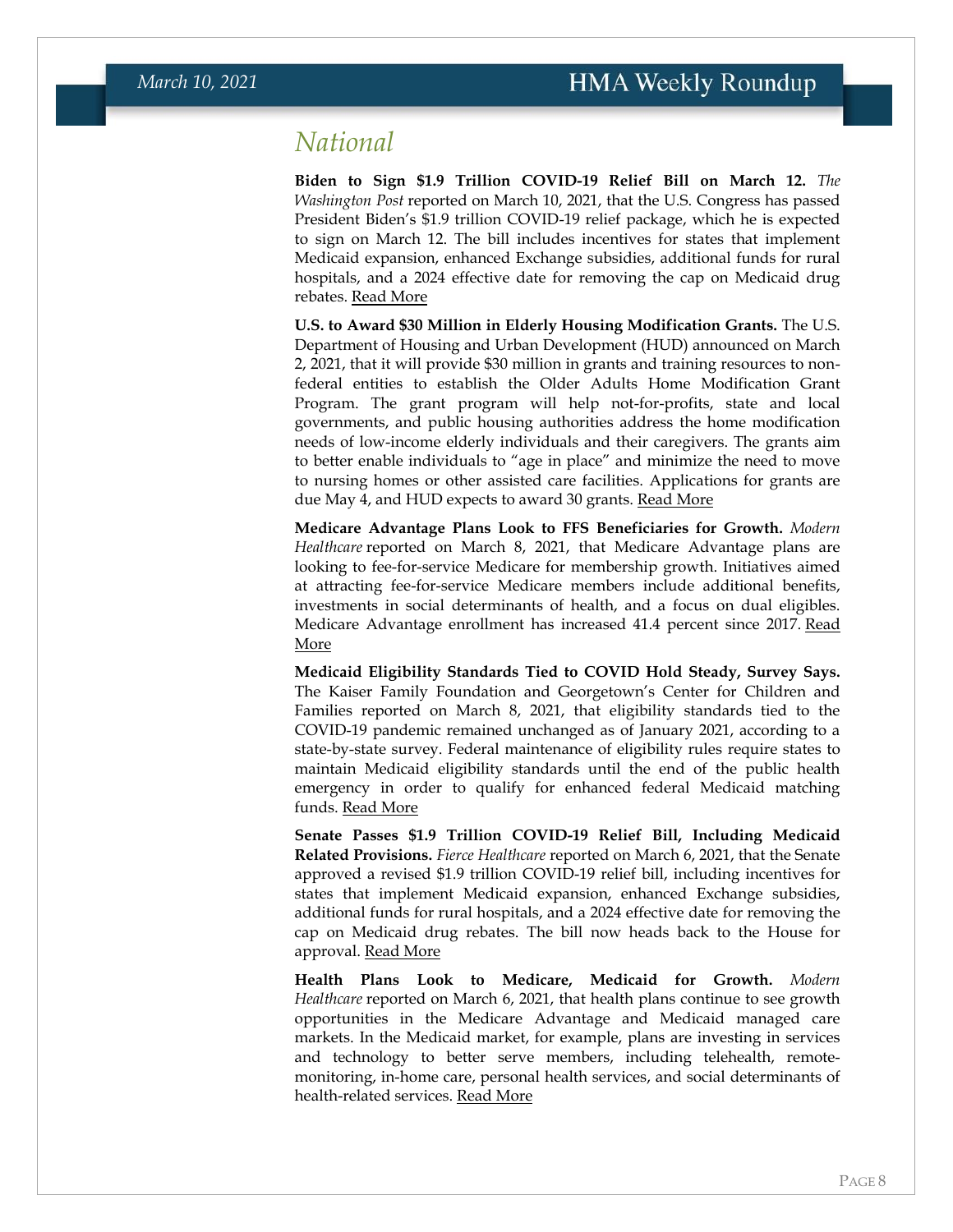**Medicaid Work Requirements Could Drive Coverage Losses for Women, Study Finds.** Kaiser Family Foundation announced a study on March 4, 2021, that found Medicaid work requirements could lead to significant coverage losses for women, who make up the majority of adult Medicaid beneficiaries. Women are more likely to report that they did not work due to family caregiving responsibilities, the study found. Women have also been disproportionately impacted by pandemic-related job losses. [Read More](https://www.kff.org/womens-health-policy/issue-brief/medicaid-work-requirements-implications-for-low-income-womens-coverage/)

**200,000 Enroll in Exchange Plans During First Two Weeks of Special Enrollment Period.** *The Hill* reported on March 3, 2021, that more than 200,000 individuals enrolled in an Exchange plan during the first two weeks of the special enrollment period on HealthCare.gov. The Biden administration has pledged \$50 million on advertising and an additional \$2.3 million for navigators during the special enrollment period, which runs from February 15 through May 15. [Read More](https://thehill.com/policy/healthcare/541401-more-than-200000-people-sign-up-for-aca-plans-during-biden-special)

**Provider Lobby Wants Home Care Reimbursement Changes to Be Permanent.** *Modern Healthcare* reported on March 3, 2021, that the Moving Health Home Coalition will lobby Congress to make pandemic-related changes to home health reimbursements permanent. The coalition is being formed by Intermountain Healthcare, Ascension, and home care and hospital-at-home organizations. Policies supported by the group will include: reimbursing hospitals the same rate as the 2022 Medicare Physician Fee Schedule for homebased evaluation and monitoring; continuing Medicare payments to hospitals for at-home care; providing Medicare coverage of high-acuity at-home care; and extending a home care bundled model that would serve as an alternative to skilled nursing facility stays. [Read More](https://www.modernhealthcare.com/home-health/intermountain-ascension-push-permanent-cms-home-care-reimbursement-changes)

**MedPAC Is Expected to Call For Simplified Medicare Alternative Payment Models.** *Modern Healthcare* reported on March 4, 2021, that the Medicare Payment Advisory Commission (MedPAC) is likely to recommend that federal regulators simplify Medicare alternative payment models, including a reduction in the number of available models and better coordination across models. MedPAC, which is expected to vote on the recommendations in April, has found that the impact of alternative payment models on healthcare spending and quality has been limited. [Read More](https://www.modernhealthcare.com/payment/medpac-likely-recommend-cms-simplify-alternative-payment-models)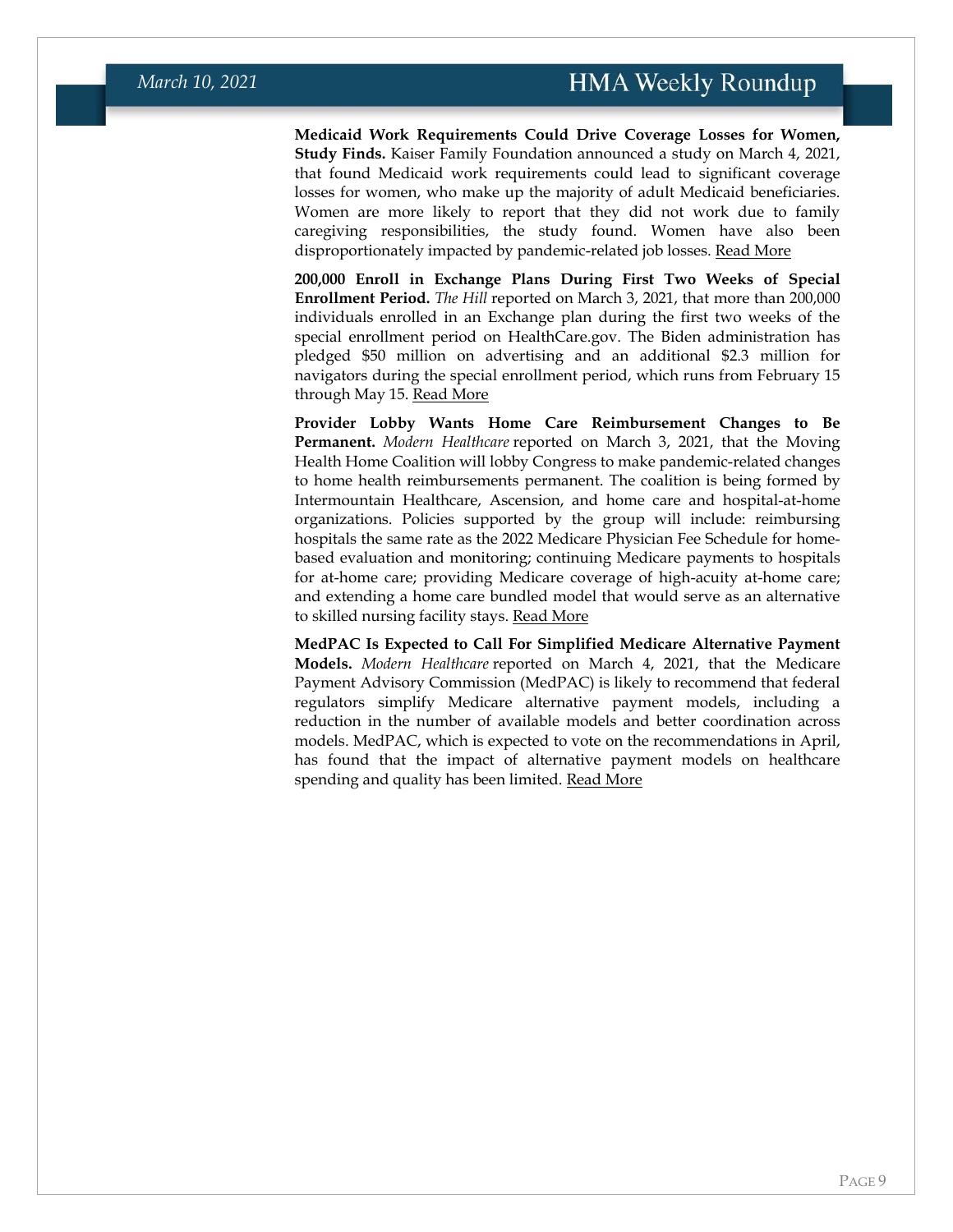### **HMA Weekly Roundup**

<span id="page-9-0"></span>

### **INDUSTRY NEWS**

**InnovAge Raises \$350 Million at \$21 Per Share in IPO.** *Renaissance Capital* reported on March 4, 2021, that InnovAge raised \$350 million in an initial public offering (IPO) of 16.7 million shares of common stock at \$21 per share. Shares in InnovAge began trading on Nasdaq under the ticker symbol INNV on March 4. InnovAge is a Program of All-inclusive Care for the Elderly (PACE) provider, with 6,600 dual-eligible members in five states. [Read More](https://www.nasdaq.com/articles/senior-care-provider-innovage-holding-prices-ipo-at-%2421-the-high-end-of-the-upwardly)

**Alignment Healthcare Seeks to Raise \$100 Million in IPO.** *Orange County Business Journal* reported on March 3, 2021, that Alignment Healthcare, a Medicare Advantage technology company, hopes to raise \$100 million in an initial public offering of common stock. The number of shares and price have not yet been determined. Alignment Healthcare intends to trade on Nasdaq using the ticker symbol ALHC. [Read More](https://www.ocbj.com/news/2021/mar/03/alignment-healthcare-files-ipo/)

**Geisinger Health to Limit Stake in Evangelical Community Hospital to 7.5 Percent.** *Modern Healthcare* reported on March 3, 2021, that Pennsylvania-based Geisinger Health agreed to limit its ownership stake in Evangelical Community Hospital to 7.5 percent, as part of a settlement with the U.S. Department of Justice. Geisinger also agreed not to lend Evangelical funds or exert control over Evangelical's expenses. [Read More](https://www.modernhealthcare.com/mergers-acquisitions/geisinger-will-reduce-evangelical-ownership-under-doj-settlement)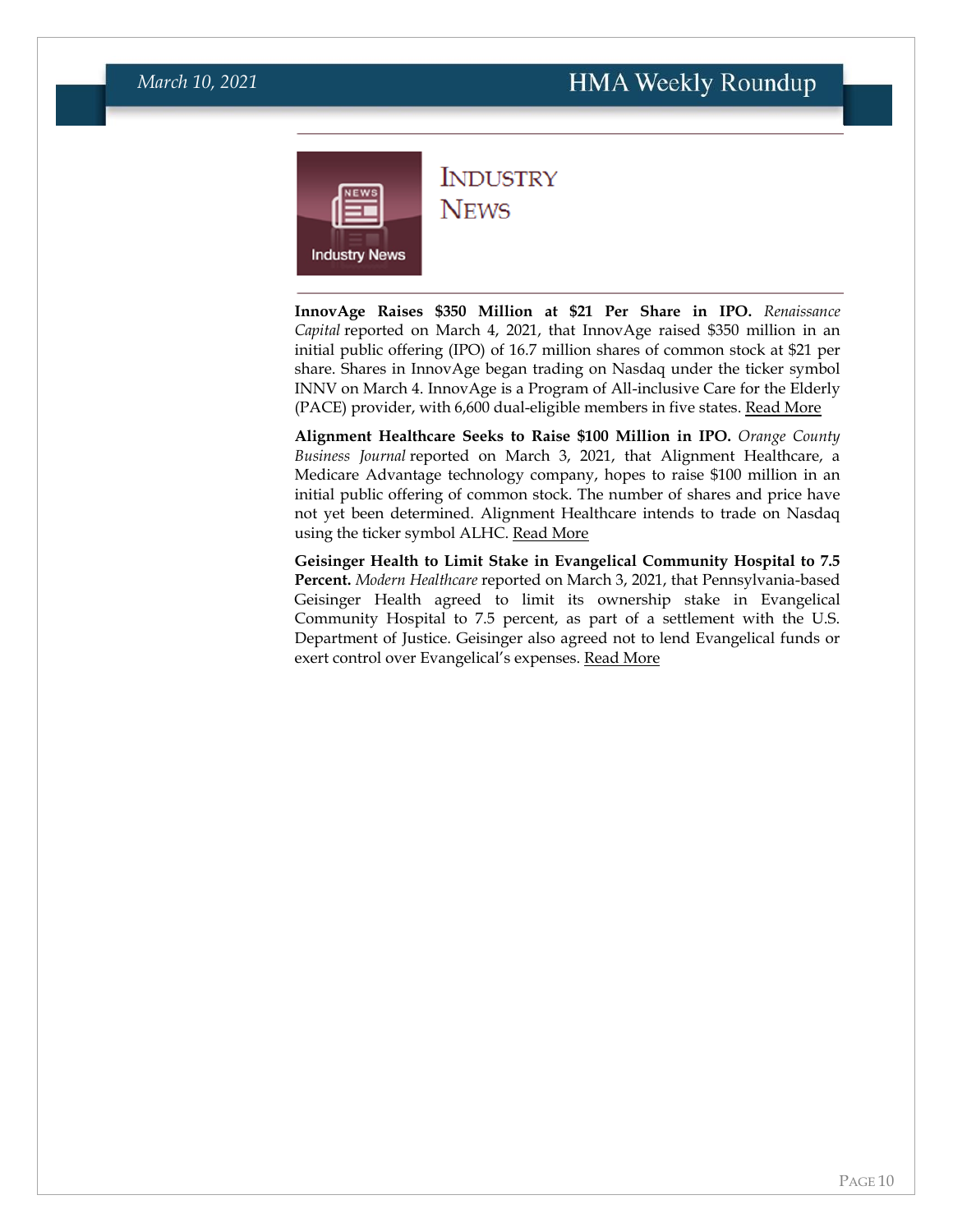# <span id="page-10-0"></span>HMA Weekly Roundup

# RFP CALENDAR

| Date                       | <b>State/Program</b>                                                      | <b>Event</b>       | <b>Beneficiaries</b> |
|----------------------------|---------------------------------------------------------------------------|--------------------|----------------------|
| January 2021 - Delayed     | Nevada                                                                    | <b>RFP Release</b> | 465,000              |
| January 26, 2021 - Delayed | Ohio                                                                      | Awards             | 2,450,000            |
| March 15, 2021             | Hawaii Quest Integration                                                  | Awards             | 378,000              |
| Spring 2021                | Louisiana                                                                 | <b>RFP Release</b> | 1,550,000            |
| April 1, 2021              | Indiana Hoosier Care Connect ABD                                          | Implementation     | 90,000               |
| March 19, 2021             | Minnesota MA Families, Children; MinnesotaCare (metro)                    | Proposals Due      | 548,000              |
| May 10, 2021               | Minnesota MA Families, Children; MinnesotaCare (metro)                    | Awards             | 548,000              |
| May 21, 2021               | North Dakota Expansion                                                    | <b>Awards</b>      | 19,800               |
| Summer 2021                | Rhode Island                                                              | <b>RFP Release</b> | 276,000              |
|                            |                                                                           |                    |                      |
| June 11, 2021              | North Carolina - BH IDD Tailored Plans                                    | Awards             | <b>NA</b>            |
| <b>July 1, 2021</b>        | North Carolina - Phase 1 & 2                                              | Implementation     | 1,500,000            |
| <b>July 1, 2021</b>        | Missouri                                                                  | <b>RFP Release</b> | 756,000              |
| <b>July 1, 2021</b>        | <b>Hawaii Quest Integration</b>                                           | Implementation     | 378,000              |
| <b>July 1, 2021</b>        | <b>Hawaii Community Care Services</b>                                     | Implementation     | 4,500                |
| August 2021                | <b>Texas STAR Health</b>                                                  | <b>RFP Release</b> | 36,500               |
| October 2021               | Minnesota Seniors and Special Needs BasicCare                             | <b>RFP Release</b> | 120,000              |
| October 1, 2021            | Oklahoma                                                                  | Implementation     | 742,000              |
| November 2021              | Missouri                                                                  | Awards             | 756,000              |
|                            | California Two Plan Commercial - Alameda, Contra Costa, Fresno,           |                    |                      |
| <b>Late 2021</b>           | Kern, Kings, Los Angeles, Madera, Riverside, San Bernardino, Santa        | <b>RFP Release</b> | 1,640,000            |
|                            | Clara, San Francisco, San Joaquin, Stanislaus, and Tulare                 |                    |                      |
| <b>Late 2021</b>           | California GMC - Sacramento, San Diego                                    | <b>RFP Release</b> | 1,091,000            |
| <b>Late 2021</b>           | California Imperial                                                       | <b>RFP Release</b> | 75,000               |
|                            | California Regional - Alpine, Amador, Butte, Calaveras, Colusa, El        |                    |                      |
|                            |                                                                           | <b>RFP Release</b> | 286,000              |
| <b>Late 2021</b>           | Dorado, Glenn, Inyo, Mariposa, Mono, Nevada, Placer, Plumas,              |                    |                      |
|                            | Sierra, Sutter, Tehama, Tuolumne, Yuba                                    |                    |                      |
| <b>Late 2021</b>           | California San Benito                                                     | <b>RFP Release</b> | 7,600                |
| January 2022               | Minnesota MA Families and Children, MinnesotaCare                         | <b>RFP Release</b> | 543,000              |
| January 1, 2022            | Minnesota MA Families, Children; MinnesotaCare (metro)                    | Implementation     | 548,000              |
| January 1, 2022            | Massachusetts One Care (Duals Demo)                                       | Implementation     | 150,000              |
| January 1, 2022            | North Dakota Expansion                                                    | Implementation     | 19,800               |
| <b>January 5, 2022</b>     | Ohio                                                                      | Implementation     | 2,450,000            |
| February 2022              | <b>Texas STAR Health</b>                                                  | Awards             | 36,500               |
| July 1, 2022               | Rhode Island                                                              | Implementation     | 276,000              |
| <b>July 1, 2022</b>        | North Carolina - BH IDD Tailored Plans                                    | Implementation     | <b>NA</b>            |
| July 1, 2022               | <b>Missouri</b>                                                           | Implementation     | 756,000              |
| Q2 2022                    | <b>Texas STAR+PLUS</b>                                                    | <b>RFP Release</b> | 538,000              |
|                            | California Two Plan Commercial - Alameda, Contra Costa, Fresno,           |                    |                      |
| Early 2022 - Mid 2022      | Kern, Kings, Los Angeles, Madera, Riverside, San Bernardino, Santa Awards |                    | 1,640,000            |
|                            | Clara, San Francisco, San Joaquin, Stanislaus, and Tulare                 |                    |                      |
|                            |                                                                           |                    |                      |
|                            |                                                                           |                    |                      |
| Early 2022 - Mid 2022      | California GMC - Sacramento, San Diego                                    | Awards             | 1,091,000            |
| Early 2022 - Mid 2022      | California Imperial                                                       | Awards             | 75,000               |
|                            | California Regional - Alpine, Amador, Butte, Calaveras, Colusa, El        |                    |                      |
| Early 2022 - Mid 2022      | Dorado, Glenn, Inyo, Mariposa, Mono, Nevada, Placer, Plumas,              | Awards             | 286,000              |
|                            | Sierra, Sutter, Tehama, Tuolumne, Yuba                                    |                    |                      |
| Early 2022 - Mid 2022      | California San Benito                                                     | Awards             | 7,600                |
| Q3 2022                    | <b>Texas STAR+PLUS</b>                                                    | Awards             | 538,000              |
| January 1, 2023            | Minnesota MA Families and Children, MinnesotaCare                         | Implementation     | 543,000              |
| Q1 2023                    | <b>Texas STAR &amp; CHIP</b>                                              | <b>RFP Release</b> | 3,700,000            |
| Q2 2023                    | <b>Texas STAR &amp; CHIP</b>                                              | Awards             | 3,700,000            |
| Q3 2023                    | <b>Texas STAR Kids</b>                                                    | <b>RFP Release</b> | 166,000              |
| Q4 2023                    | <b>Texas STAR Kids</b>                                                    | Awards             | 166,000              |
| Q4 2023                    | <b>Texas STAR Health</b>                                                  | Implementation     |                      |
|                            |                                                                           |                    | 36,500               |
|                            | California Two Plan Commercial - Alameda, Contra Costa, Fresno,           |                    |                      |
| January 2024               | Kern, Kings, Los Angeles, Madera, Riverside, San Bernardino, Santa        | Implementation     | 1,640,000            |
|                            | Clara, San Francisco, San Joaquin, Stanislaus, and Tulare                 |                    |                      |
|                            |                                                                           |                    |                      |
| January 2024               | California GMC - Sacramento, San Diego                                    | Implementation     | 1,091,000            |
| January 2024               | California Imperial                                                       | Implementation     | 75,000               |
|                            | California Regional - Alpine, Amador, Butte, Calaveras, Colusa, El        |                    |                      |
| January 2024               | Dorado, Glenn, Inyo, Mariposa, Mono, Nevada, Placer, Plumas,              | Implementation     | 286,000              |
|                            | Sierra, Sutter, Tehama, Tuolumne, Yuba                                    |                    |                      |
| January 2024               | California San Benito                                                     | Implementation     | 7,600                |
| Q1 2024                    | <b>Texas STAR+PLUS</b>                                                    | Implementation     | 538,000              |
| Q4 2024                    | <b>Texas STAR &amp; CHIP</b>                                              | Implementation     | 3,700,000            |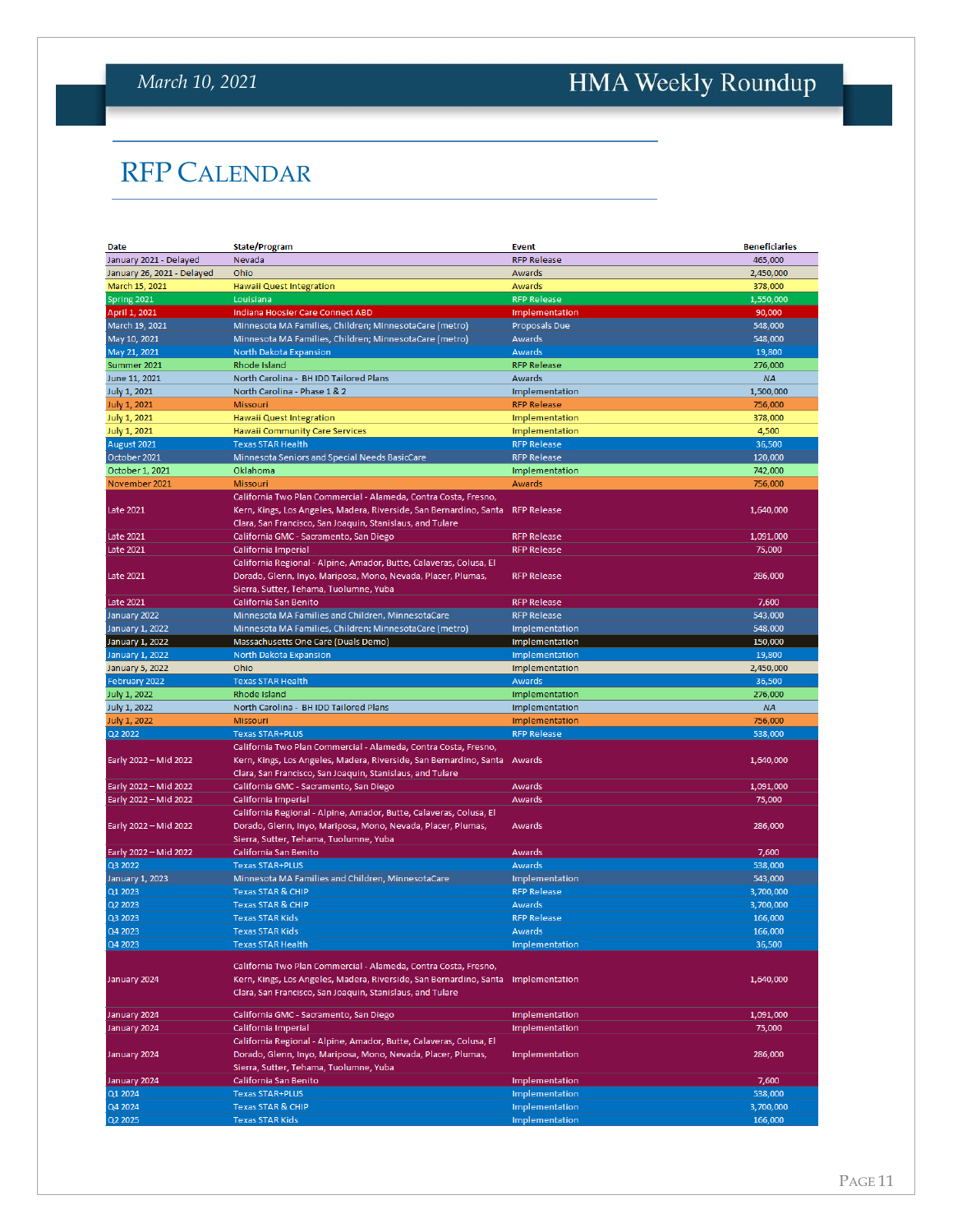### HMA WELCOMES

#### <span id="page-11-0"></span>**Juliet Marsala – Senior Consultant**

Juliet Marsala is a skilled executive who brings more than 15 years of experience focused on community- based and long-term care to HMA.

She has been leading the transformation of community-based organizations' (CBOs) operations to provide social services more effectively to vulnerable populations in home and community-based services (HCBS) and long-term services and supports (LTSS). Her experience spans aging and disability services, managed care, nursing home transitions, supportive housing, employment and workforce development, and behavioral health.

Juliet joins HMA most recently from her Philadelphia-based private consultancy focused at the intersection of community needs and healthcare. Her work has included creating strategic plans, innovating program design, developing training and curriculum, evaluating operational efficiencies, providing technical assistance in regulatory adherence, and accreditation readiness. Her services have helped a range of clients from software engineering organizations, for-profit and CBO to universities and non-profit organizations.

Juliet has served as vice president of community health and long-term supports for JEVS Human Services, a nationally recognized non-profit supporting underserved populations. In this role she redesigned JEVS Human Services programs from fee-for-service to Managed Long-Term Service and Supports, oversaw financial management services, and achieved NCQA accreditation.

She was also founder and chief executive officer (CEO) of Supports Your Way, Inc., a successful CBO, that provided complex care management and advocacy services for aging persons and people with disabilities. As an entrepreneur, she oversaw all areas of program operations and talent development as well as the successful sale of the business.

Juliet is an active board member of several nonprofit organizations and serves as vice chair of the Pennsylvania Rehabilitation Advisory Committee. She earned a Master of Business Administration from Drexel University, a Master of Rehabilitation Counseling from the University of Medicine and Dentistry of New Jersey, and a bachelor's degree in psychology from Bryn Mawr College. She is also a certified rehabilitation counselor and a certified psychiatric rehabilitation practitioner.

#### **Nick Williams – Senior Consultant**

Nicholas Williams is a social sector leader, analyst, writer, and consultant with extensive experience and proven results in academic, business, nonprofit and government settings.

A skilled communicator and collaborator, he has led nonprofit and foundation organizations and projects focused on mental health, economic development, homelessness and housing, child and family welfare, K-12 education, higher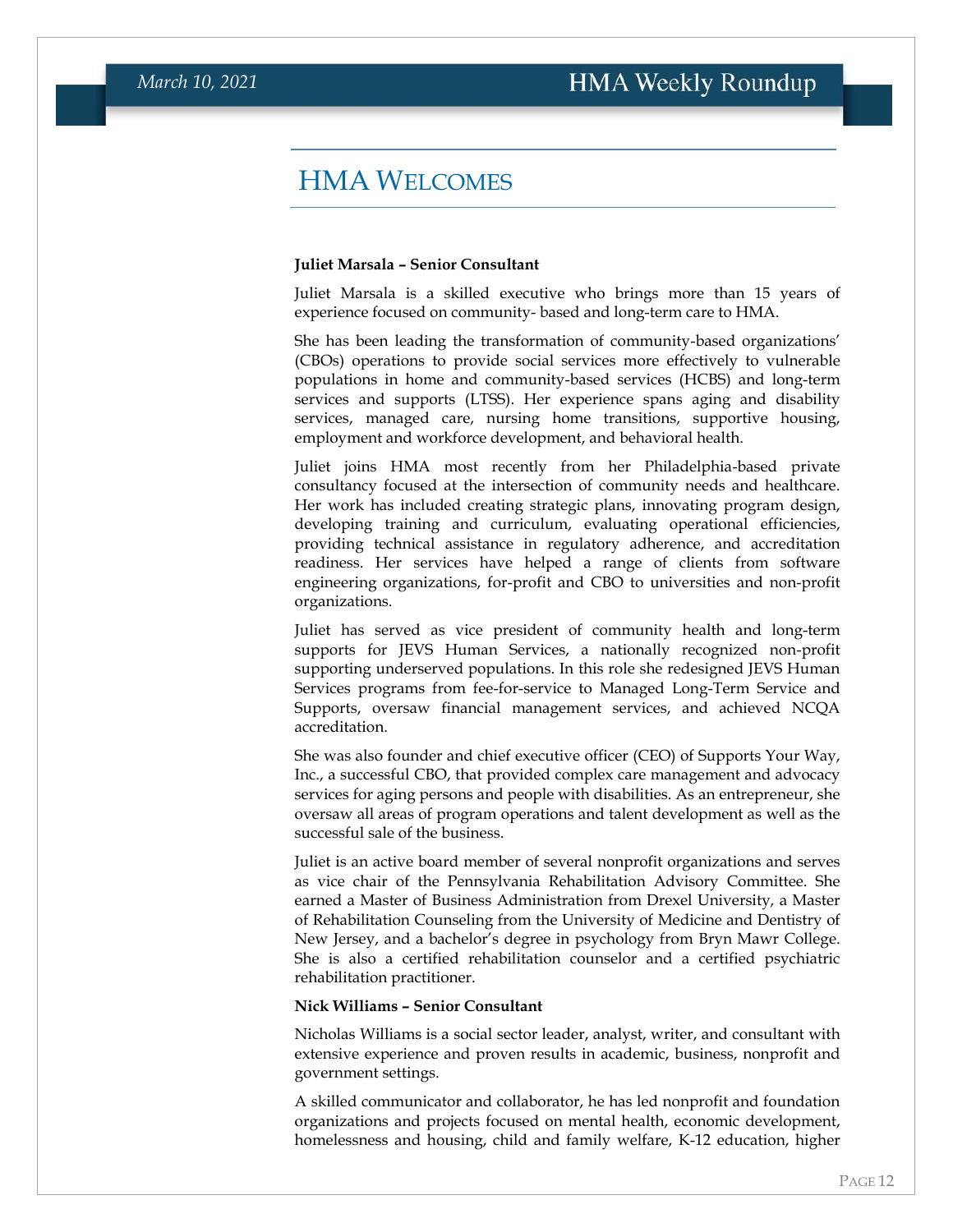education, and workforce development. His projects have included engagements with a range of philanthropic foundations including the MacArthur Foundation, Bloomberg Philanthropies and the Ford Foundation.

He joins HMA after serving as associate director of the University of Southern California (USC) Center of Philanthropy and Public Policy. While there, he developed practice-oriented programs and research reports, engaging scholars and foundation leaders on issues at the intersection of philanthropy, government, and the private sector.

Nicholas has worked in-house for a management consulting agency and maintained his own consulting practice focused on strategic planning, program, and resource development for nonprofit and social impact organizations for more than a decade.

He has published several widely touted research reports on philanthropy and public policy, including a report on federal offices of strategic partnerships that he co-presented at the White House. He has also published articles and research reports for *Inside Philanthropy* on housing, homelessness, and democracy*.*

Nicholas earned a Master of Public Policy from USC, Southern California, and bachelor's degree in sociology from the University of Denver.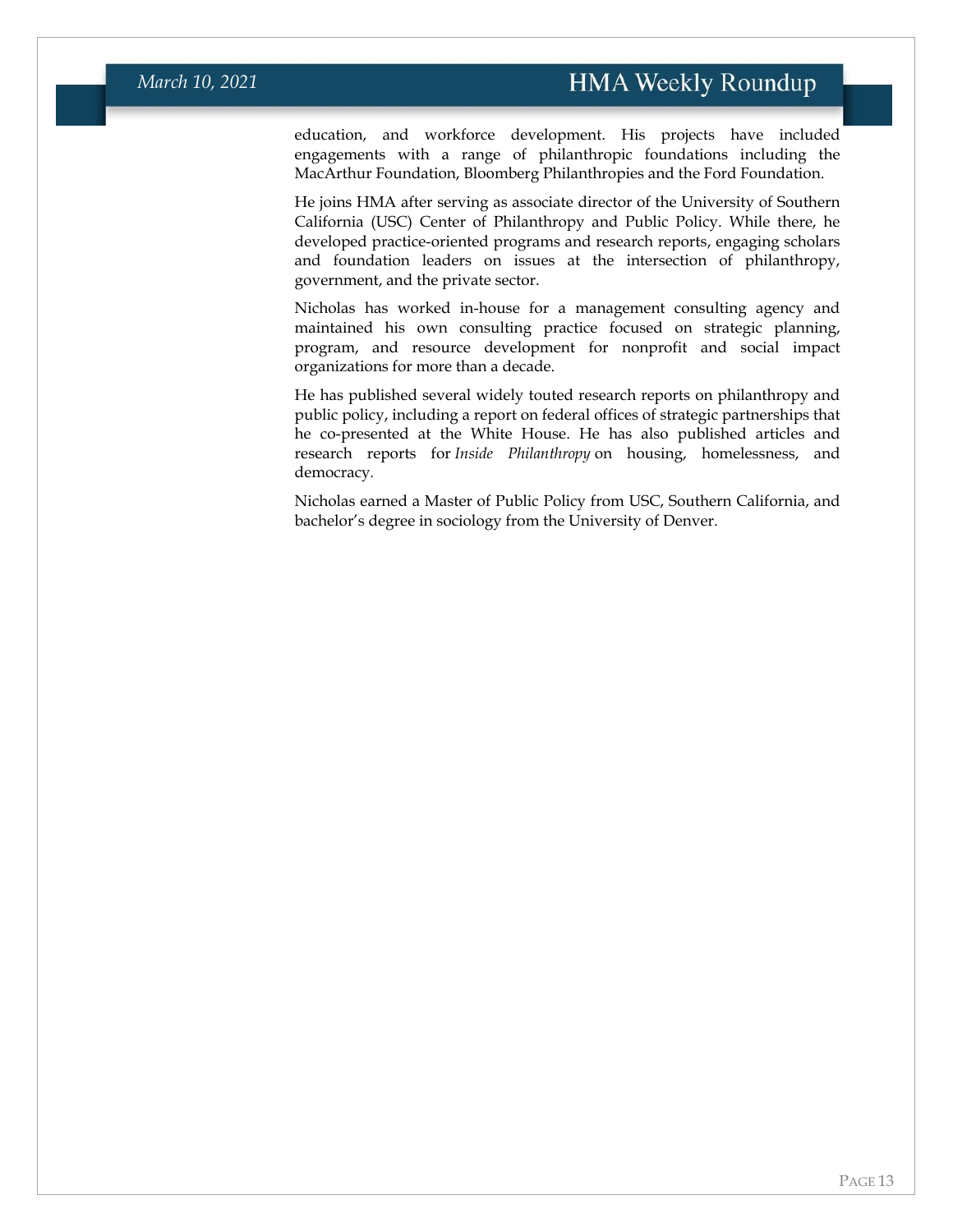### <span id="page-13-0"></span>HMA NEWS

#### New this week on HMA Information Services (HMAIS)**:**

#### <span id="page-13-1"></span>**Medicaid Data**

- Kansas Medicaid Managed Care Enrollment is Up 2.2%, Feb-21 Data
- Michigan Dual Demo Enrollment is Down 1.1%, Feb-21 Data
- Michigan Medicaid Managed Care Enrollment is Up 2.0%, Feb-21 Data
- Nevada Medicaid Managed Care Enrollment is Up 2.4%, Jan-21 Data
- New Hampshire Medicaid Managed Care Enrollment is Up 20.6%, 2020 Data
- Rhode Island Medicaid Managed Care Enrollment is Up 13.3%, 2020 Data
- West Virginia Medicaid Managed Care Enrollment is Up 2.0%, Feb-21 Data

#### **Public Documents:**

*Medicaid RFPs, RFIs, and Contracts:*

- Indiana DCS Drug Testing Supplies and Services RFP, Proposals, and Awards, Jul-20
- Oklahoma Health Management Program RFP, Proposals and Scoring, 2018-19

*Medicaid Program Reports, Data and Updates:*

- Arizona AHCCCS Appropriation Status Reports, FY 2020-21
- Arizona Behavioral Health Annual Reports, SFY 2018-20
- Colorado Children's Health Plan Plus Caseload by County, 2014-20, Jan-21
- Hawaii QUEST Integration Section 1115 CMS Quarterly Reports, 1Q21
- Illinois Medicaid Advisory Committee Meeting Materials, Nov-20
- Indiana Medicaid Advisory Committee Meeting Materials, Feb-21
- Indiana Medicaid Managed Care Demographics by Age, Aid Category, and Program, 2016-20, Feb-21
- Nebraska Annual External Quality Review Technical Reports, 2017-19
- Nebraska MCO EQR Compliance Reviews, FY 2019
- Nebraska Medicaid Reform Annual Reports, SFY 2013-19
- Oregon Medicaid Advisory Committee Meeting Materials, Feb-21
- South Carolina Medical Care Advisory Committee Meeting Materials, Feb-21
- Tennessee Medicaid Advisory Committee Meeting Materials, Sep-20
- Texas Early Childhood Intervention Services Implementation Plan for Maximizing Funding Progress Report, Mar-21
- Texas Health and Human Services Presentations to House Committees, Mar-21
- Texas Long-term Care Regulatory Annual Reports, FY 2018-20
- Texas Medicaid Managed Care Organization Performance and Accountability Presentation, Mar-21
- Texas Medicaid Medical Transportation Average Cost Per Trip Report, Feb-21
- Texas Medicaid Waiver Slot Enrollment Report, Mar-21
- Texas TANF State Plan Renewal, Oct-19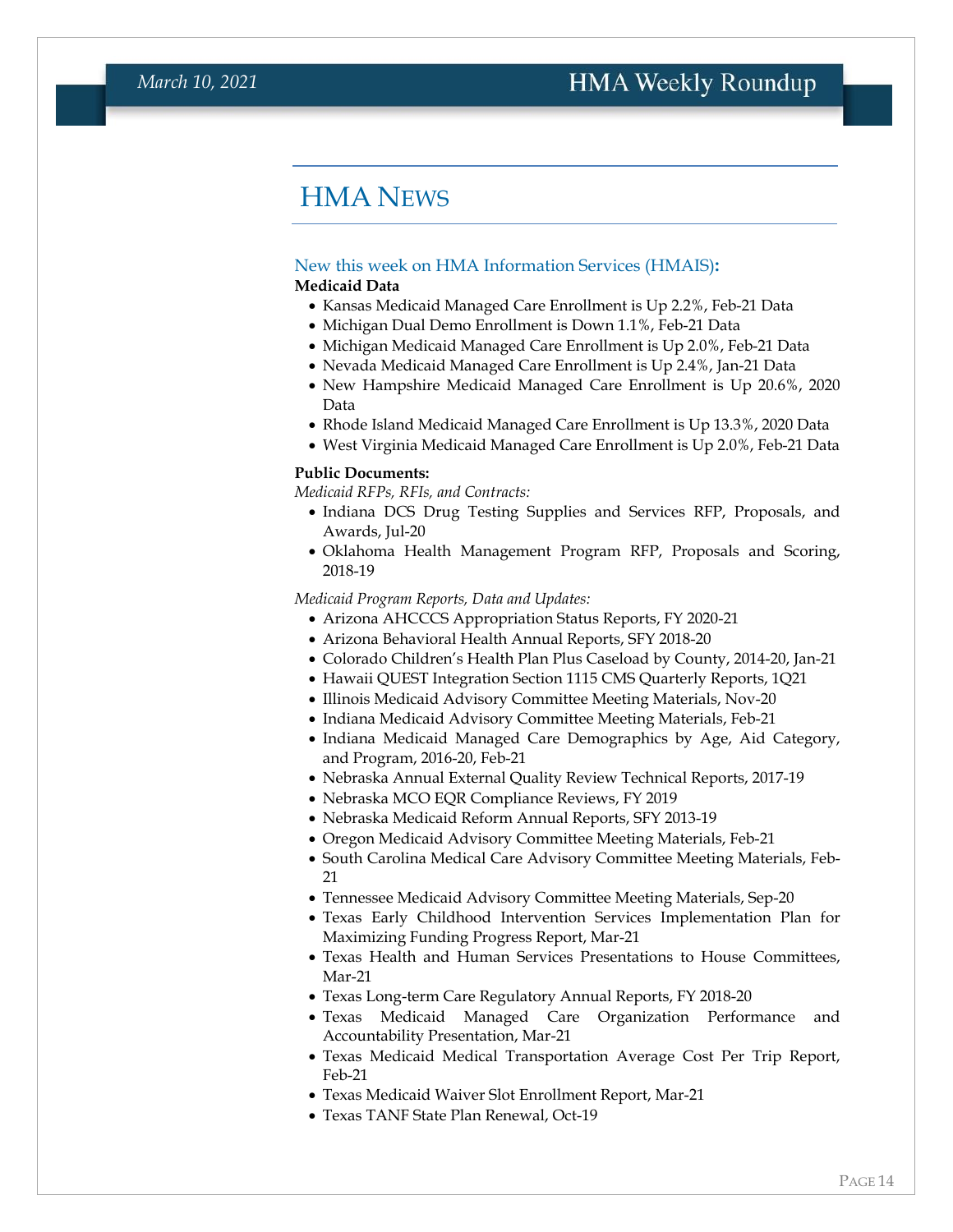A subscription to HMA Information Services puts a world of Medicaid information at your fingertips, dramatically simplifying market research for strategic planning in healthcare services. An HMAIS subscription includes:

- State-by-state overviews and analysis of latest data for enrollment, market share, financial performance, utilization metrics and RFPs
- Downloadable ready-to-use charts and graphs
- Excel data packages
- RFP calendar

If you're interested in becoming an HMAIS subscriber, contact Carl Mercurio at [cmercurio@healthmanagement.com.](mailto:cmercurio@healthmanagement.com)